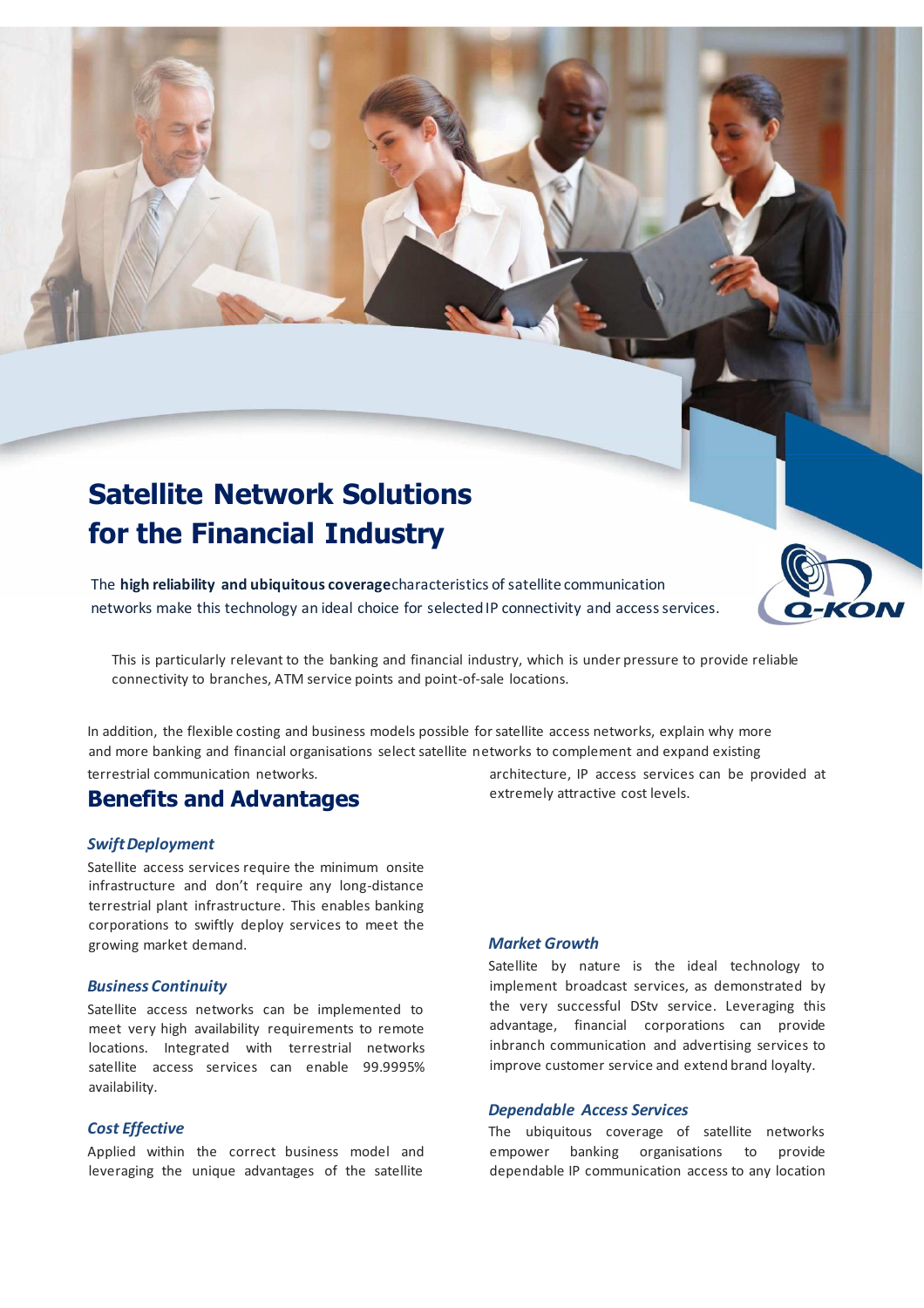anywhere. Guaranteed quality-of-service levels at all times eliminate the access risks associated with congested 3G networks or limited 3G data coverage.

## **Financial Satellite Access Applications**

### *ATM Connectivity*

Automatic Teller Machines (ATMs) require dependable connectivity to ensure maximum uptime and customer satisfaction. Located in shopping malls, petrol stations, remote locations, shops and stand-alone points, ATM services are a demanding application that can effectively be serviced with a satellite access network.

Satellite networks are ideal for connectivity to a large number of remote sites using limited data volumes and ATMs are an ideal example of such a network. In addition, satellite networks can provide connectivity at guaranteed qualityofservice levels to ensure high uptime and customer service.

### *Business Continuity*



Today most, if not all, financial services provided at a branch location require access to the central server infrastructure located at head office. Due to the high bandwidth demand, it is preferable that the primary branch access services be provided with fibre and other terrestrial technologies. However, all communication networks have a risk of failure and when the primary access service to the branch fails, then all services fails. Implementing redundant terrestrial networks is often not financially feasible.

Satellite, on the other hand, is a very flexible communication medium and the network architecture can enable very attractive and powerful business models. One specific advantage is to provision high speed data access bandwidth that is instantly available to any branch office located anywhere in the country. This fundamental advantage of satellite networks is an excellent option to provide effective branch back-up services to ensure business continuity in the event of a primary link failure.

### *Mobile & Tactical Deployments*



Satellite access services provide a very effective alternative to implement reliable connectivity to mobile ATM vehicles or even to branches under construction.

Vehicles equipped with automatic antenna deployment systems can be used to support mobile ATM services or provide back-up services to fixed locations.

## **Reference Networks**

Q-KON has supported a number of leading financial organisations to unlock the business benefits and service advantages of satellite access networks for their organisations. These include the following leading brands in the African financial services industry;